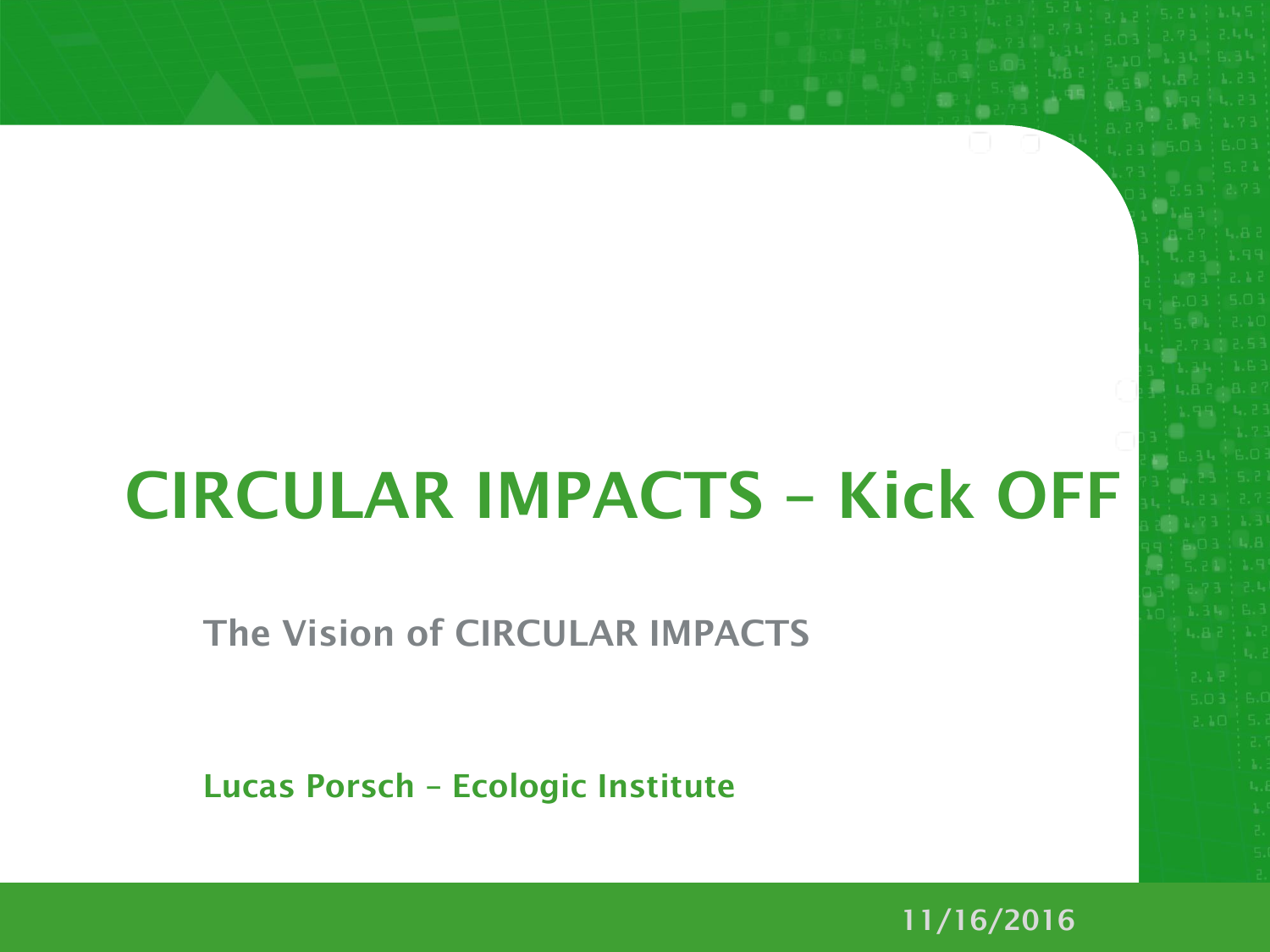#### **Content**

- The transition to Circular Economy
- Measuring the transition in order to guide and foster it
- Providing an evidence base for concrete impact assessments
- Providing an overview outlook on potential impacts of the transition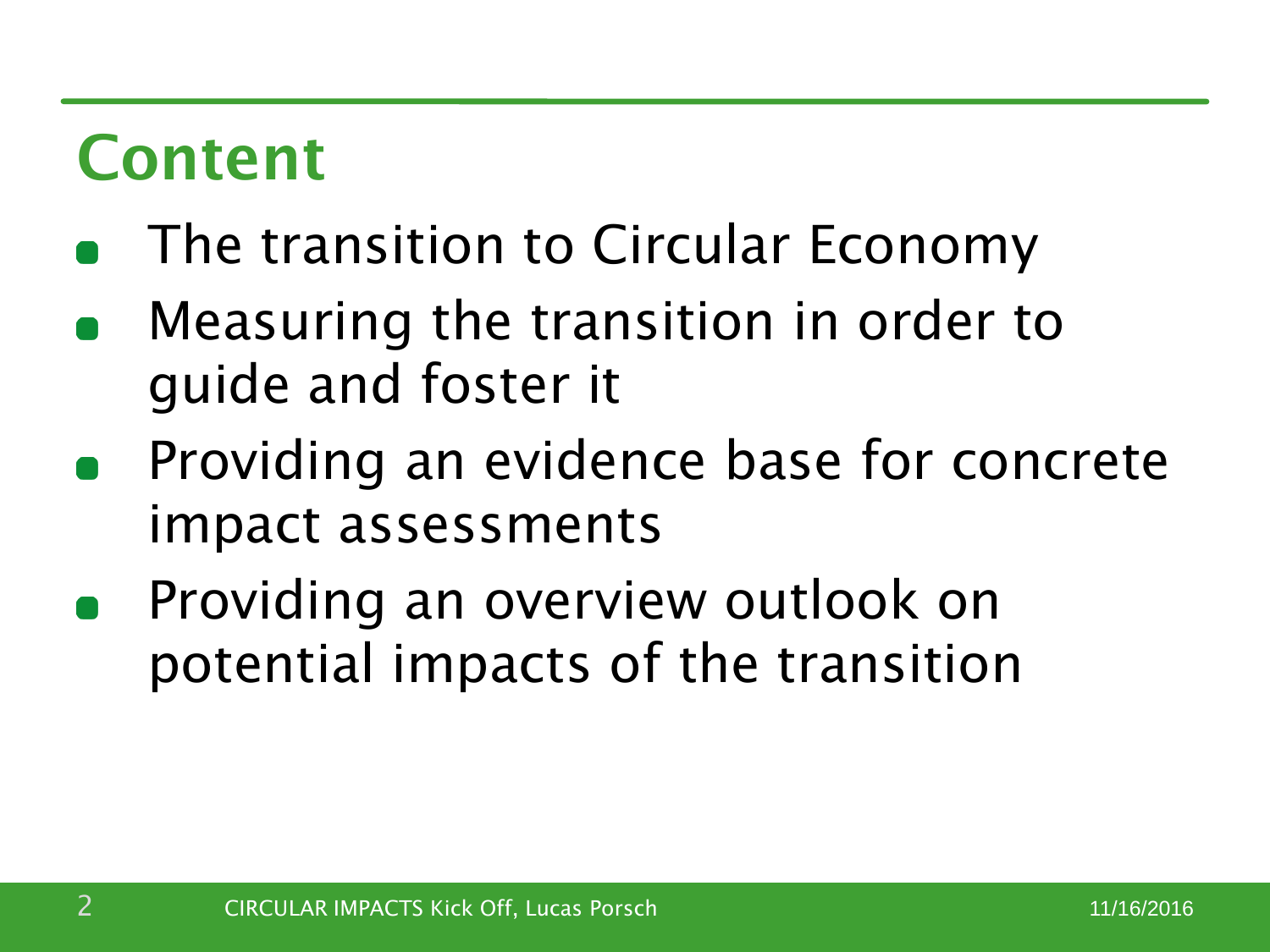# **Transition to a Circular Economy I**

- Circular Economy is at the heart of the EU ambition to become a more inclusive, sustainable and competitive economy
- Replacing the old take, make, waste model
- The transition should support EU policy objectives on many different levels
	- Creating more **jobs** by moving value added to labour intensive processes
	- Improving the balance of trade by replacing **reducing** the need for  $\blacksquare$ resource **imports**
	- Improving the **European** (and global) **environment** by reducing  $\blacksquare$ **land take** of resource extraction, waste disposal and the **emissions** of the use of the resources (green house gas, air emissions and others)
	- **Spreading value added** in the European union to **poorer regions**   $\blacksquare$ and improving the labour market participation of currently disadvantaged workers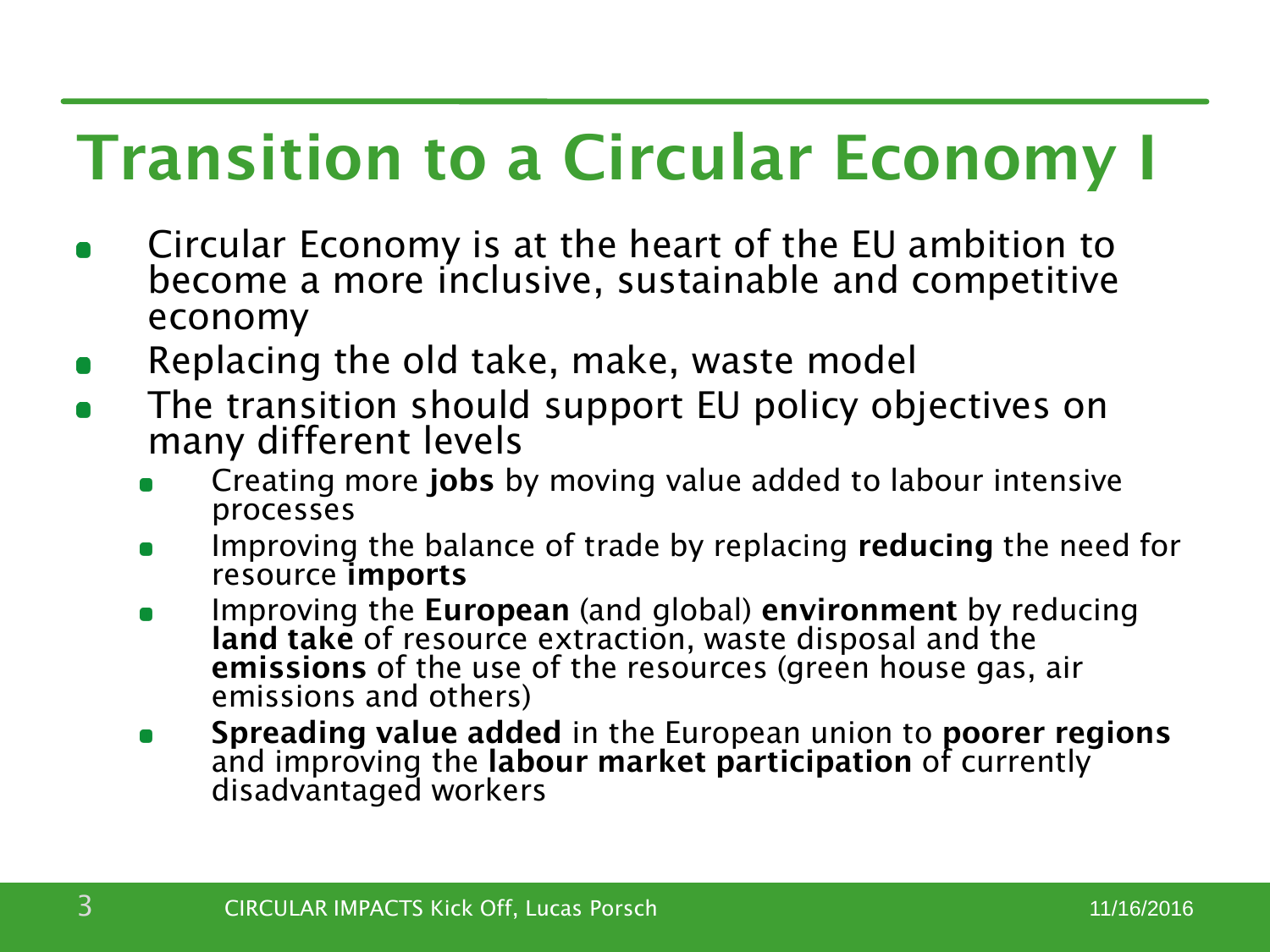# **Transition to a Circular Economy II**

- A very broad range of EU policies relates to this transition but two overarching policy initiatives stand out:
	- Since 2015 the **Circular Economy Roadmap**  defines the ambition and the work programme to achieve that ambition
	- The **European Semester** measures the national progress towards the EU 2020 goals and provides policy recommendations on that base
- In the next years many additional policy proposals and policy initiatives will need need an evidence base to support robust policy making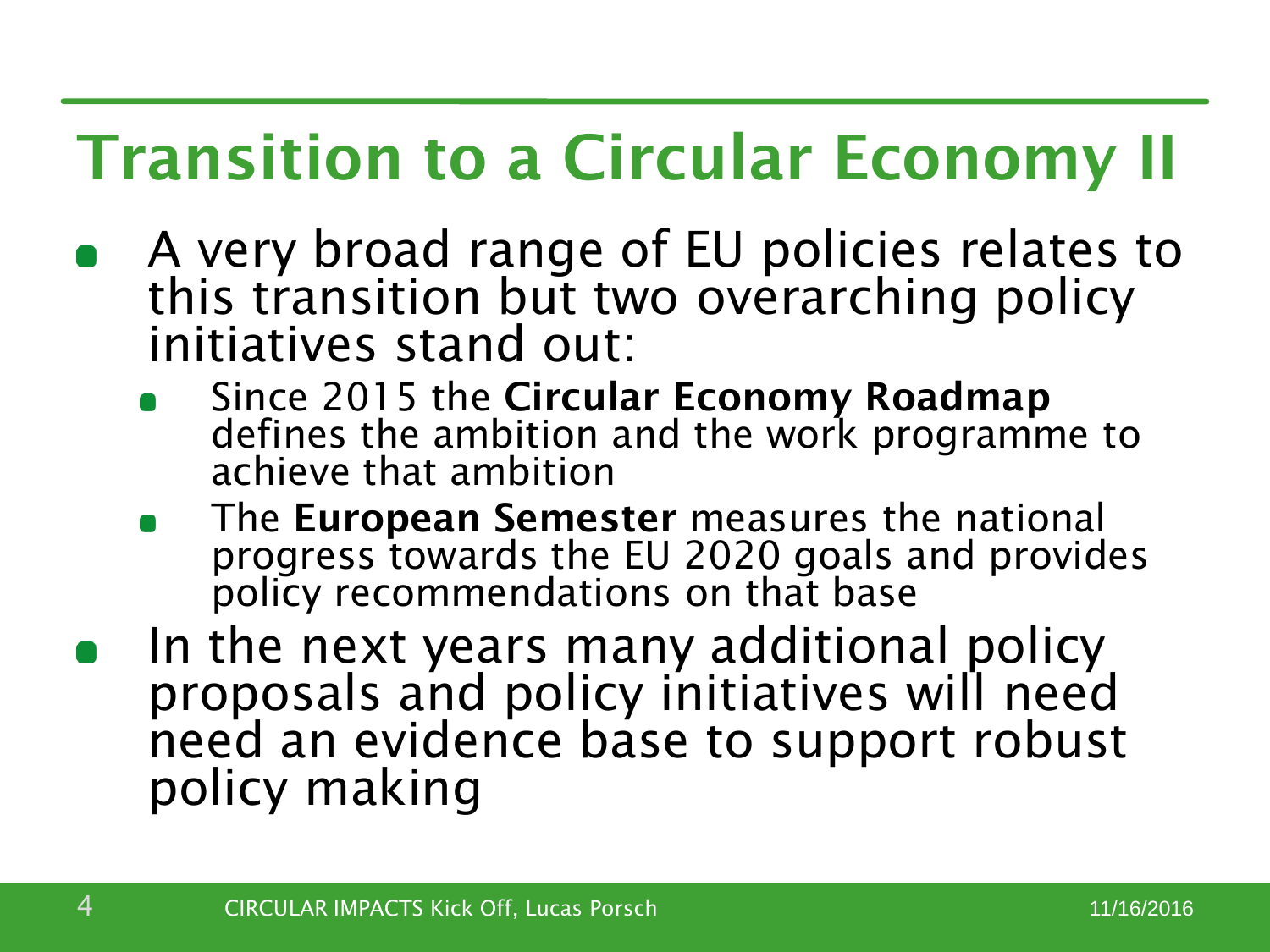# **Measuring the transition I**

- Circular economy is a **broad cover** for many **different changes** to the economic process
- Common theme only the **reduction of resource input** and **resource outflow**
- The impacts of those changes differ as much as the changes
- To **guide the transition** and foster policy proposals which support the **multidimensional policy objectives** an understanding of the different processes is needed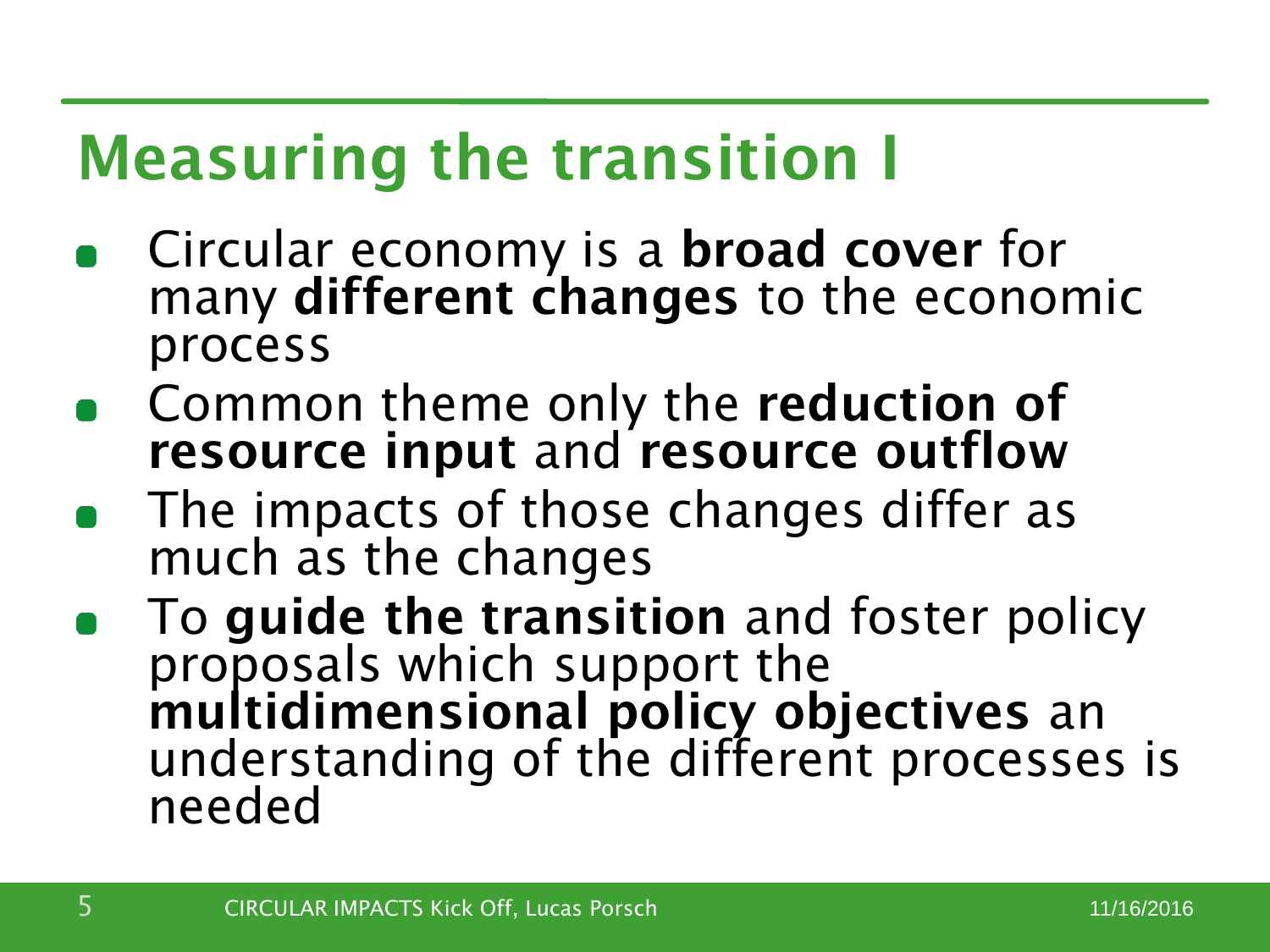# **Measuring the transition II**

- Circular economy is a **broad cover** for many **different changes** to the economic process
- Common theme only the **reduction of resource input** and **resource outflow**
- The impacts of those changes differ as much as the changes
- To **guide the transition** and foster policy proposals which support the **multidimensional policy objectives** an understanding of the different processes is needed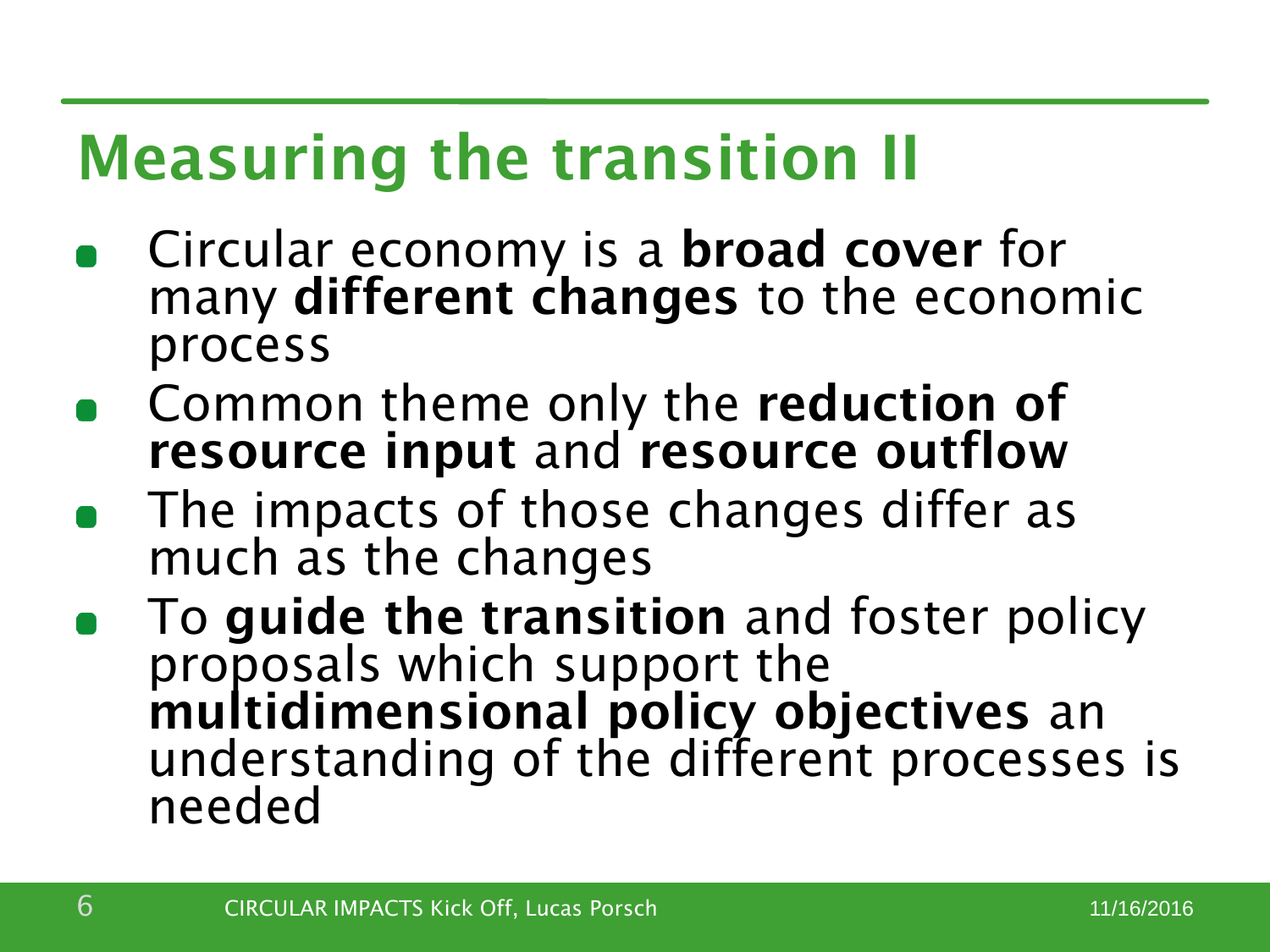#### **Measuring the transition II**

| Policy<br>changes          | <b>Tax and other</b><br>economic<br><b>incentives</b>                                                                         | <b>Research and</b><br>innovation<br>policy |                                                        | <b>Economic</b><br>development<br>policy |                                        |                                                                                                                                                                   | <b>Standards</b><br>and<br>prohibitions |                         |  | Infor-<br>mation<br>campaigns |
|----------------------------|-------------------------------------------------------------------------------------------------------------------------------|---------------------------------------------|--------------------------------------------------------|------------------------------------------|----------------------------------------|-------------------------------------------------------------------------------------------------------------------------------------------------------------------|-----------------------------------------|-------------------------|--|-------------------------------|
| Expected                   | <b>Increasing value</b>                                                                                                       |                                             | <b>Longer life</b>                                     |                                          | <b>Increased</b>                       |                                                                                                                                                                   |                                         | <b>Increased use of</b> |  |                               |
| changes of                 | of waste products                                                                                                             |                                             | cycles of                                              |                                          | utilisation rate of                    |                                                                                                                                                                   |                                         | renewable resources     |  |                               |
| economic                   | (reuse and                                                                                                                    |                                             | products                                               |                                          | goods (Sharing                         |                                                                                                                                                                   |                                         | (Bio economy and        |  |                               |
| processes                  | recycling)                                                                                                                    |                                             | (product design)                                       |                                          | economy)                               |                                                                                                                                                                   |                                         | renewable energy)       |  |                               |
| Affected                   | <b>Change of economic or operational</b>                                                                                      |                                             |                                                        |                                          | Changes in the value chain of affected |                                                                                                                                                                   |                                         |                         |  |                               |
| sectors                    | process in key sector                                                                                                         |                                             |                                                        |                                          | sectors (demand or supply)             |                                                                                                                                                                   |                                         |                         |  |                               |
| Expected<br><b>Impacts</b> | <b>Environmental</b><br>•Growth<br>impacts:<br>•Use of resources<br>·Investment<br><b>•Pollution reduction</b><br>•Employment |                                             | <b>Economic impacts:</b><br><b>*Economic structure</b> |                                          |                                        | <b>Social impacts:</b><br>•Employment chances (regional)<br>•Employment chances (skill level)<br>•Health effects (environment)<br><b>.</b> Poverty and inequality |                                         |                         |  |                               |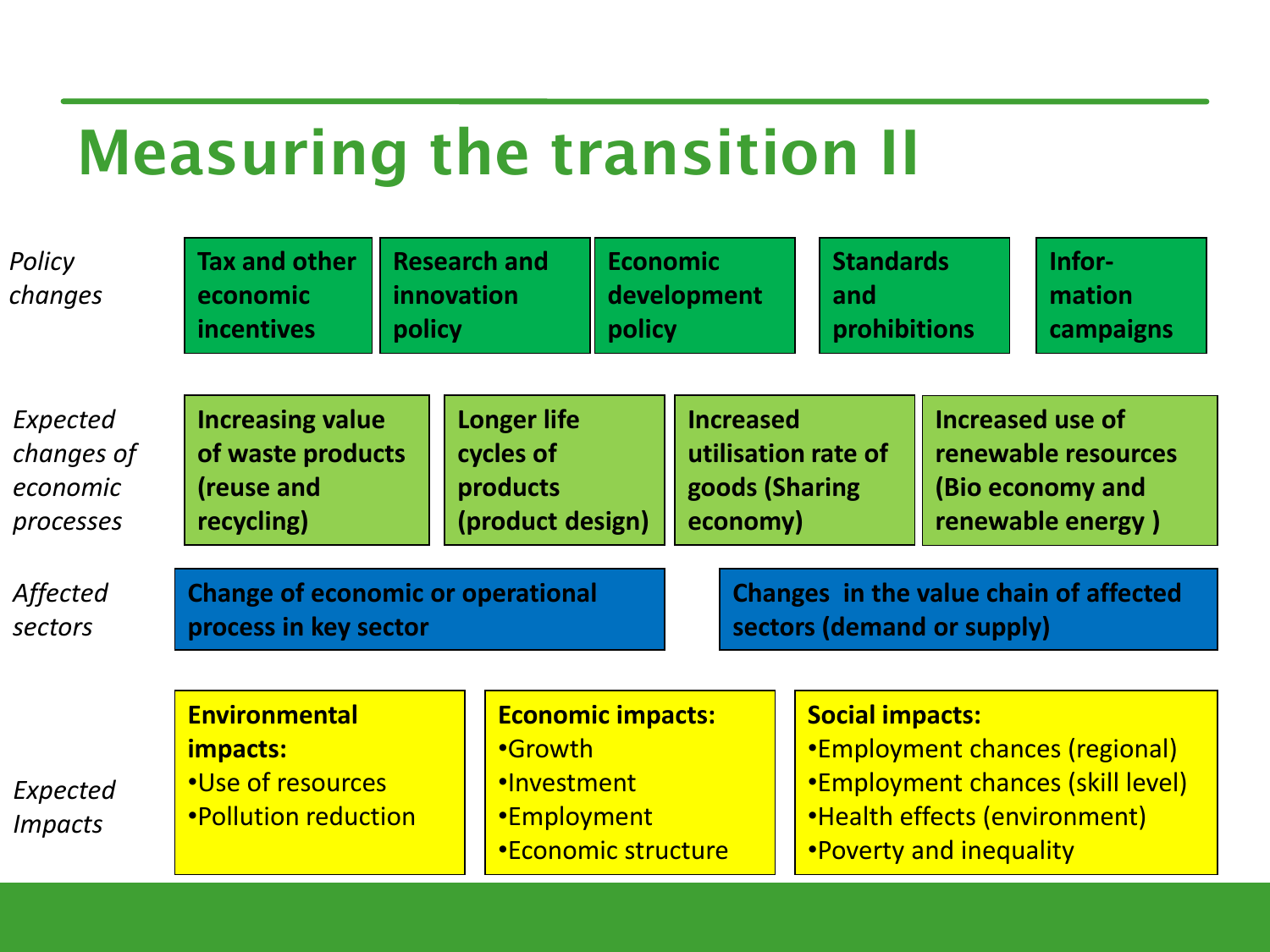## **Measuring the transition III**

- To support in this challenge CIRCULAR IMPACTS will provide two major outputs:
	- A **structured evidence base** which will facilitate finding and using the existing evidence base for impact assessment in the circular economy transition
	- An **overview impact assessment** summarising the existing evidence base on the **potential impacts** of such a transition in order to help setting **policy priorities**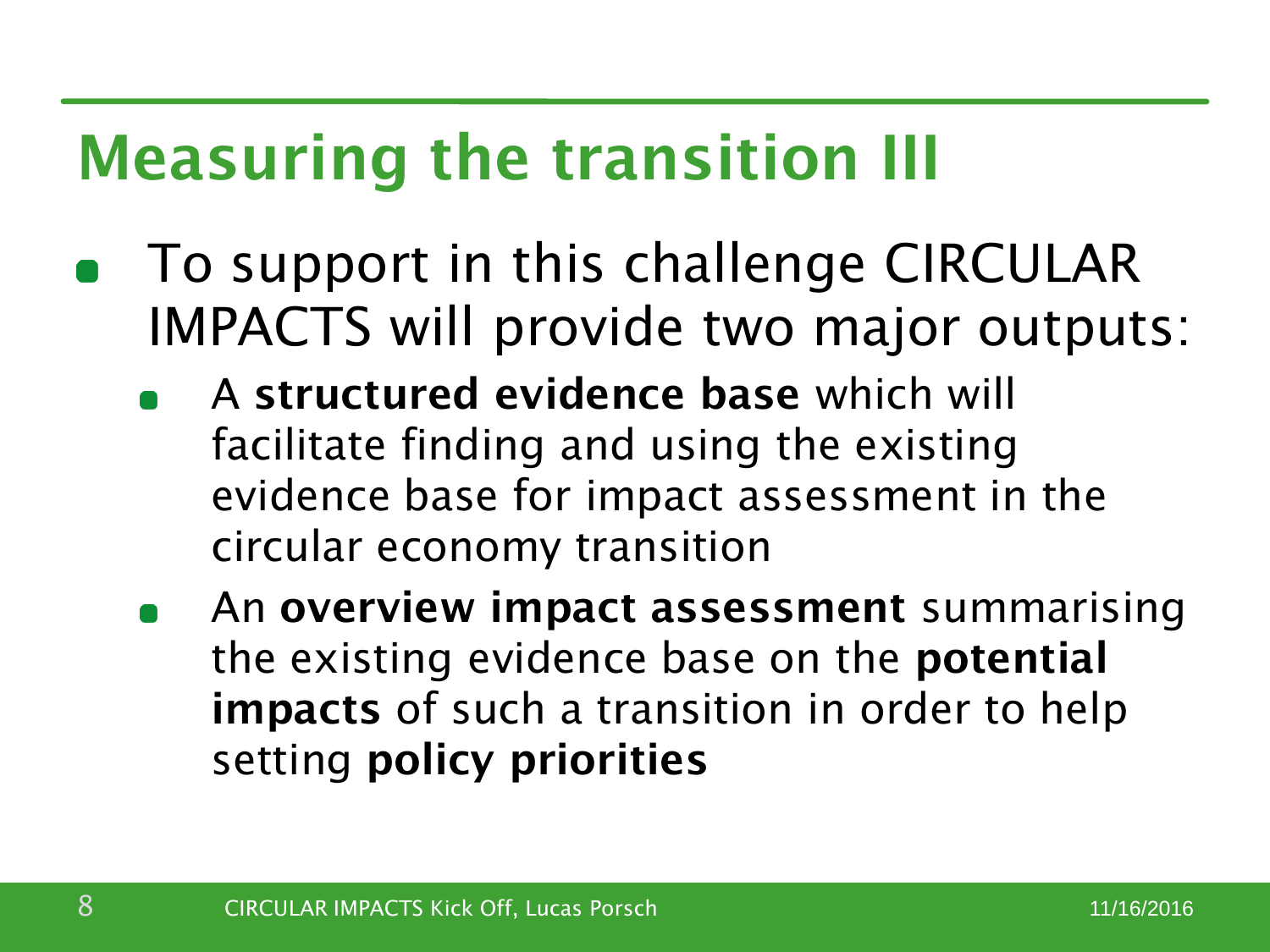## **Evidence base I**

- There is already a broad existing evidence base that could be used for impact assessments on the Circular Economy :
	- [www.measuring-progress.eu](http://www.measuring-progress.eu/) and other Green economy and green growth related initiatives
	- <http://www.liaise-kit.eu/> and TIAS and other impact assessment related initiatives
	- Groups which assemble the evidence base at the EEA and the EU commission
	- Service contracts of the EU commission (eg. employment effects and sharing economy)
	- Starting work on the UN SDG indicators
	- Academic research
	- Other suggestions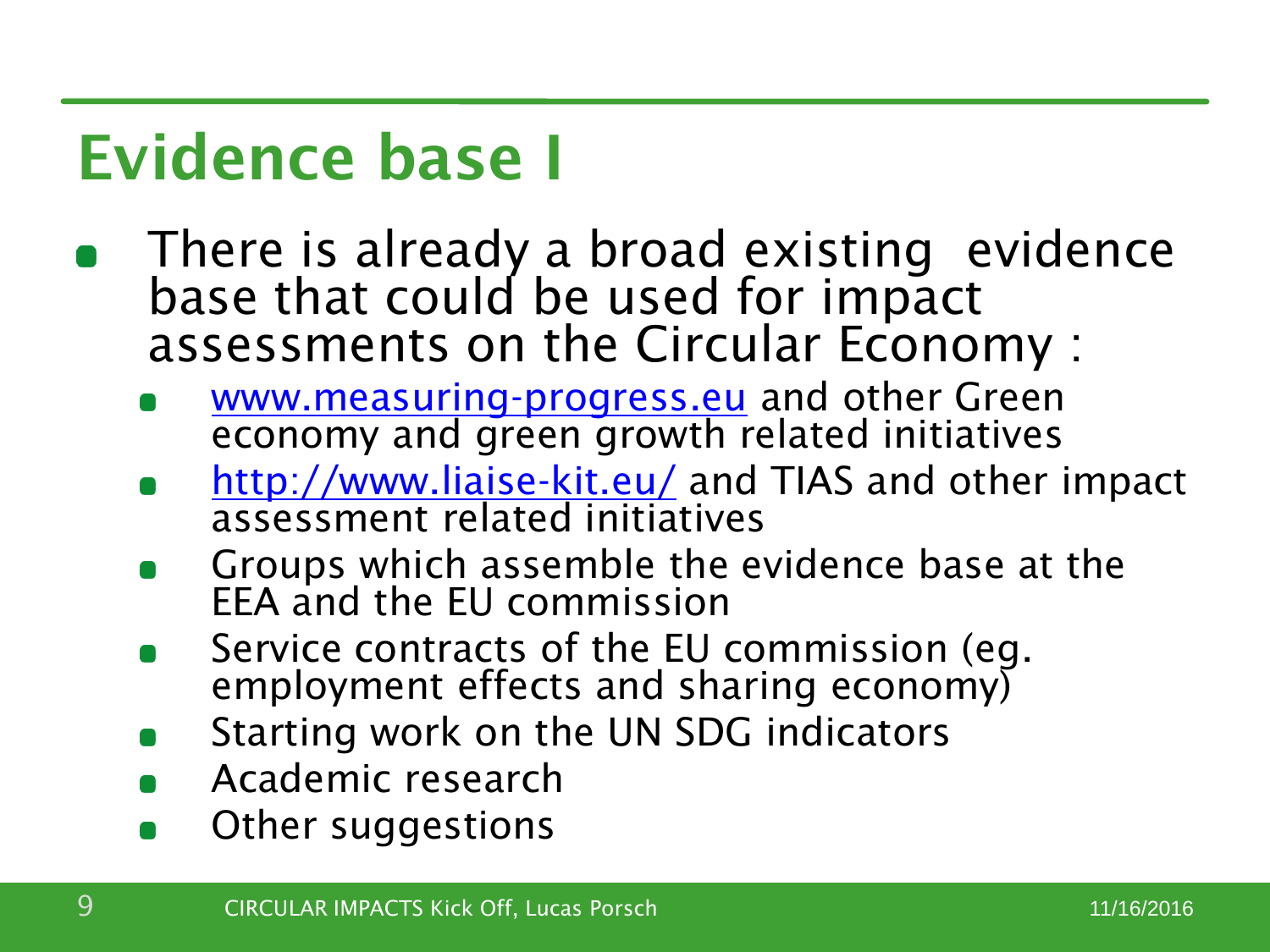#### **Evidence base II**

- The key concept of CIRCULAR IMPACTS is to make this evidence base available
- Additionally some limited **additional evidence on production processes** is created in the project
- A web tool should enable the user to **quickly find and understand** the **evidence** that is useful for the specific policy question
- The web tool should enable a **structured** and **interactive** search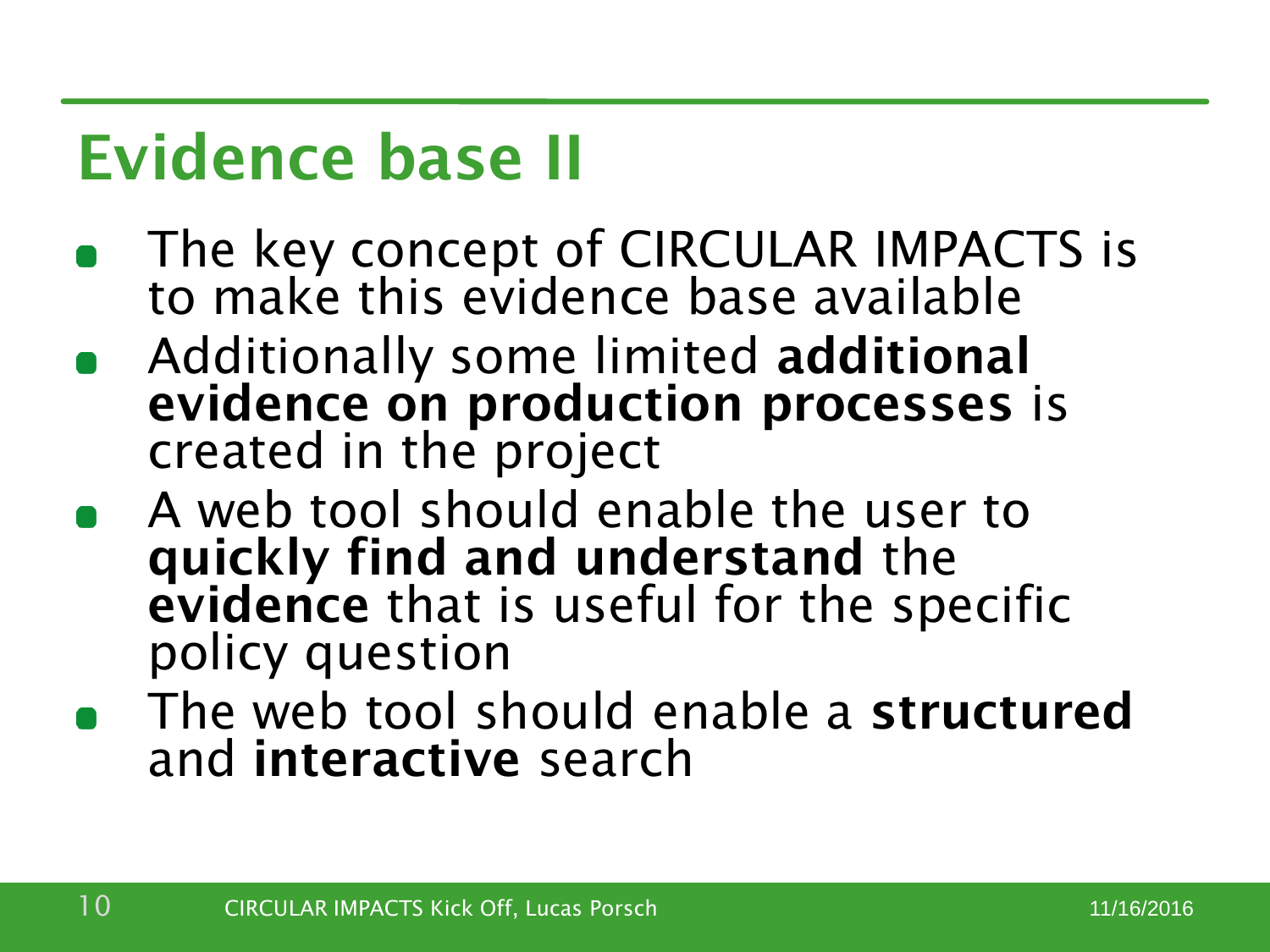# **Evidence base III**

- Structure:
	- The structure should follow the **causal chain** of an impact assessment from **political measure** to the **production process** to the **value chain** and to the **impacts**
	- As the number of potential options for each steps is huge the user should be able to limit the relevant options on each step

#### Interaction:

- As going through the impact chain will very often broaden and change the perspective of the user the different levels are **reconnected** to allow interactive search
- Users can look for **policy measures** often connected to  $\blacksquare$ certain **impacts** and the other way around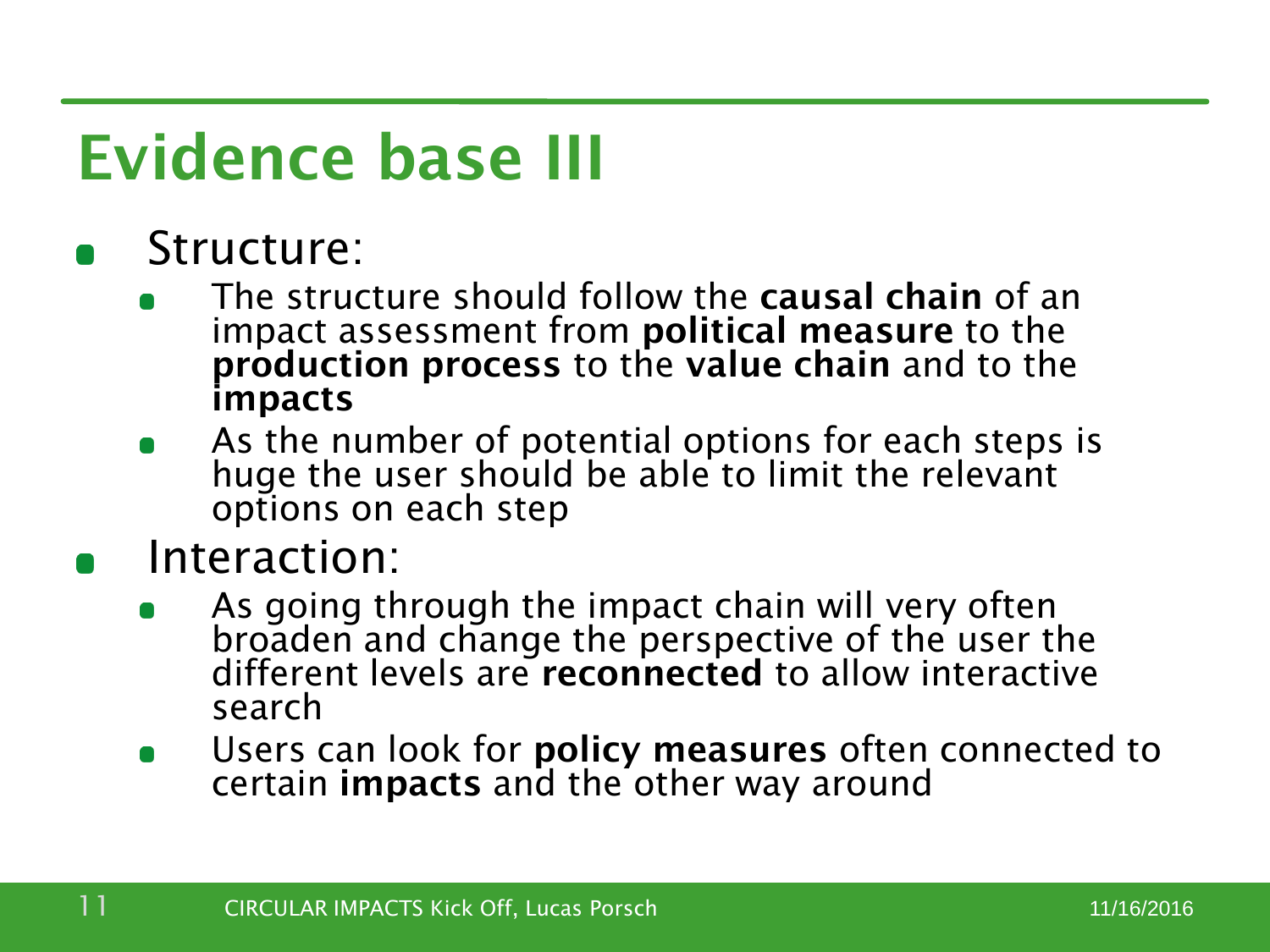# **Evidence base III**

- Structure:
	- The structure should follow the **causal chain** of an impact assessment from **political measure** to the **production process** to the **value chain** and to the **impacts**
	- As the number of potential options for each steps is huge the user should be able to limit the relevant options on each step

#### Interaction:

- As going through the impact chain will very often broaden and change the perspective of the user the different levels are **reconnected** to allow interactive search
- Users can look for **policy measures** often connected to  $\blacksquare$ certain **impacts** and the other way around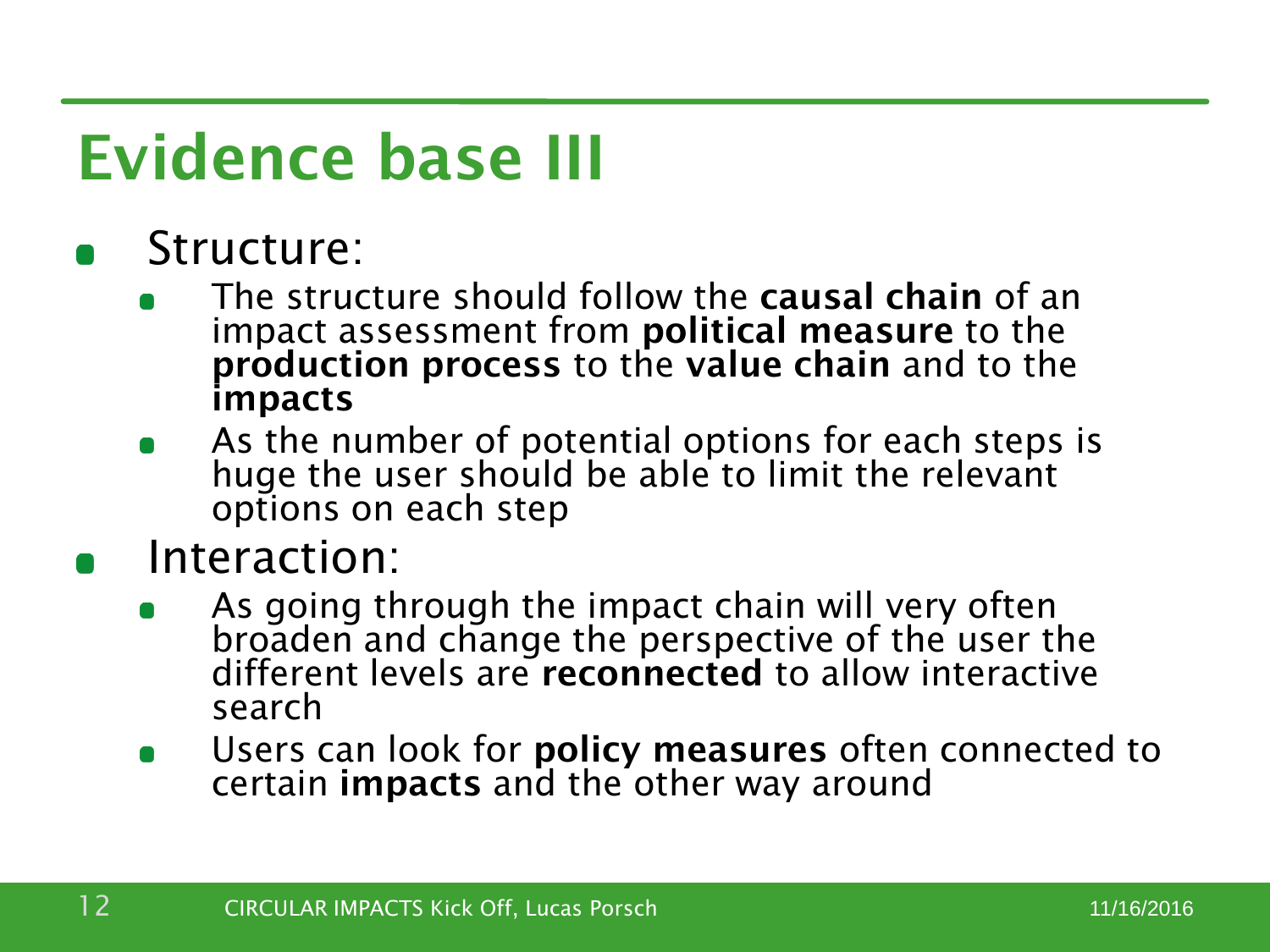#### **Overview Impact Assessment I**

- As many new big policy programs the circular economy is feted as the "the ultimate mean to achieve everything we wish"
- As the type of measures and the type of economic changes is very broad, examples for a desired impact can always be found
- But a **consistent overview** on the relevance of the competing claims and an overview on the potential gains of a transition does not yet exist
- Based on the assembled evidence an **overview**  on the **expected impacts of the transition**  will be developed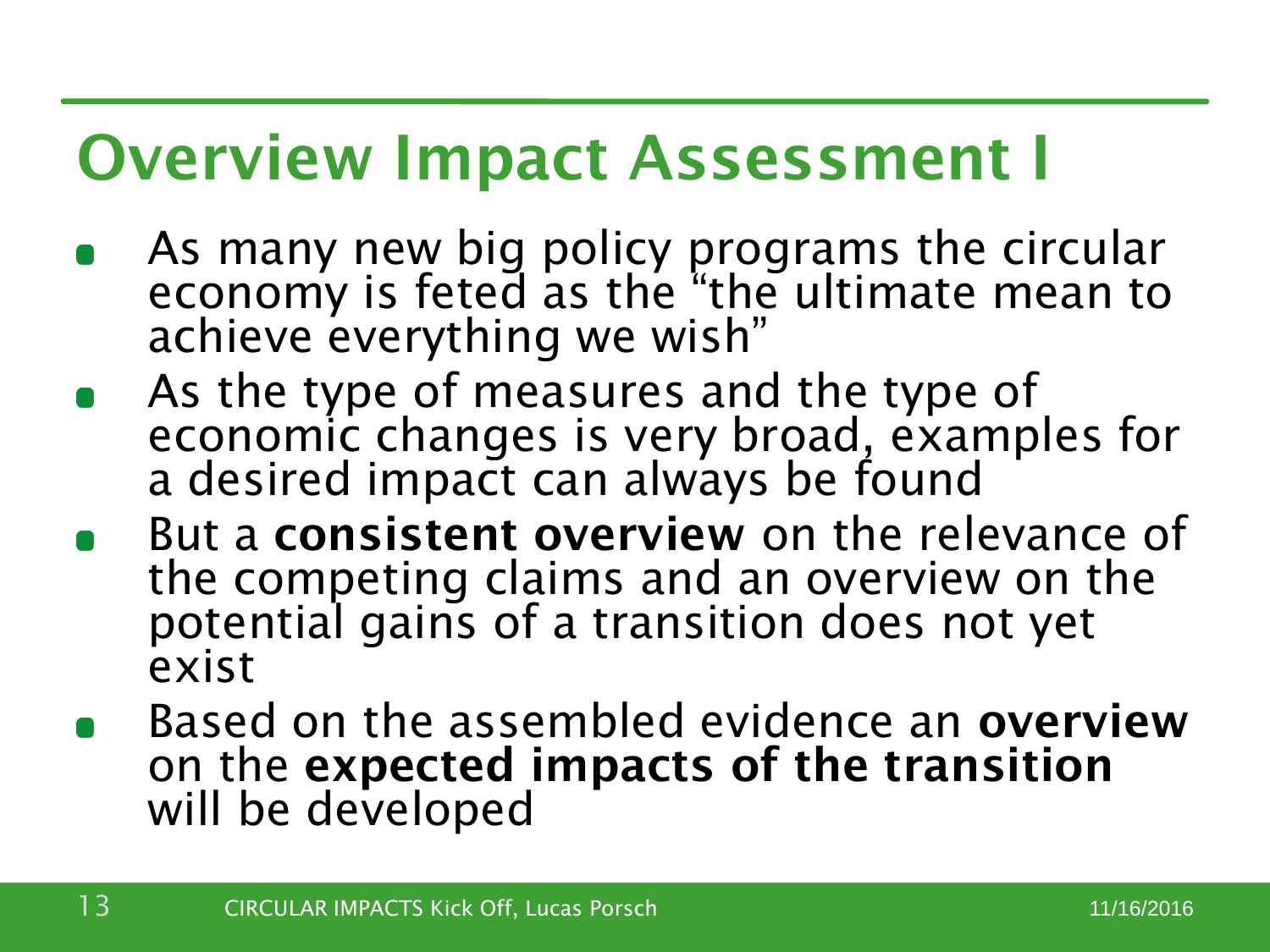#### **Overview Impact Assessment II**

- The impact assessment will be conducted in WP5 but all WPs will contribute to it:
	- WP2 will develop the structure of the impact assessment, define the information needs
	- WP3 will collect and assemble the evidence base
	- WP4 will add to the evidence base by providing first hand knowledge on the changes to production processes and the impacts of those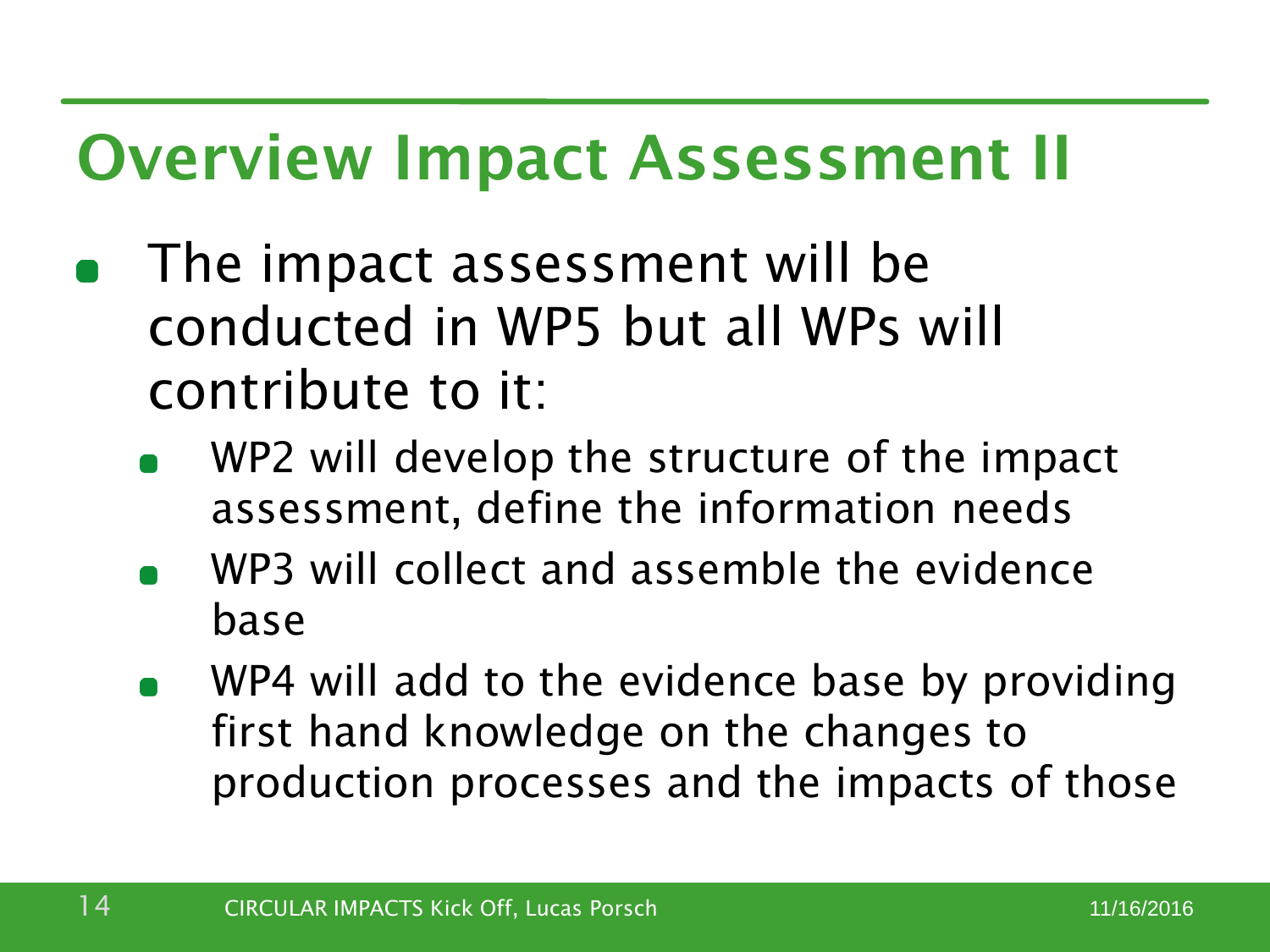#### **Overview Impact Assessment III**

- An important part of the work and measure of success will be the engagement of stakeholders into the project
	- Other initiatives working on the topic (EEA, EU commission and others)
	- Existing knowledge repositories (measuring progress, LIAISE and others)
	- Industry experts with knowledge on the new production processes and the processes they replace (Steering group)
	- Commission experts with an understanding of policies and knowledge on the evidence that would be needed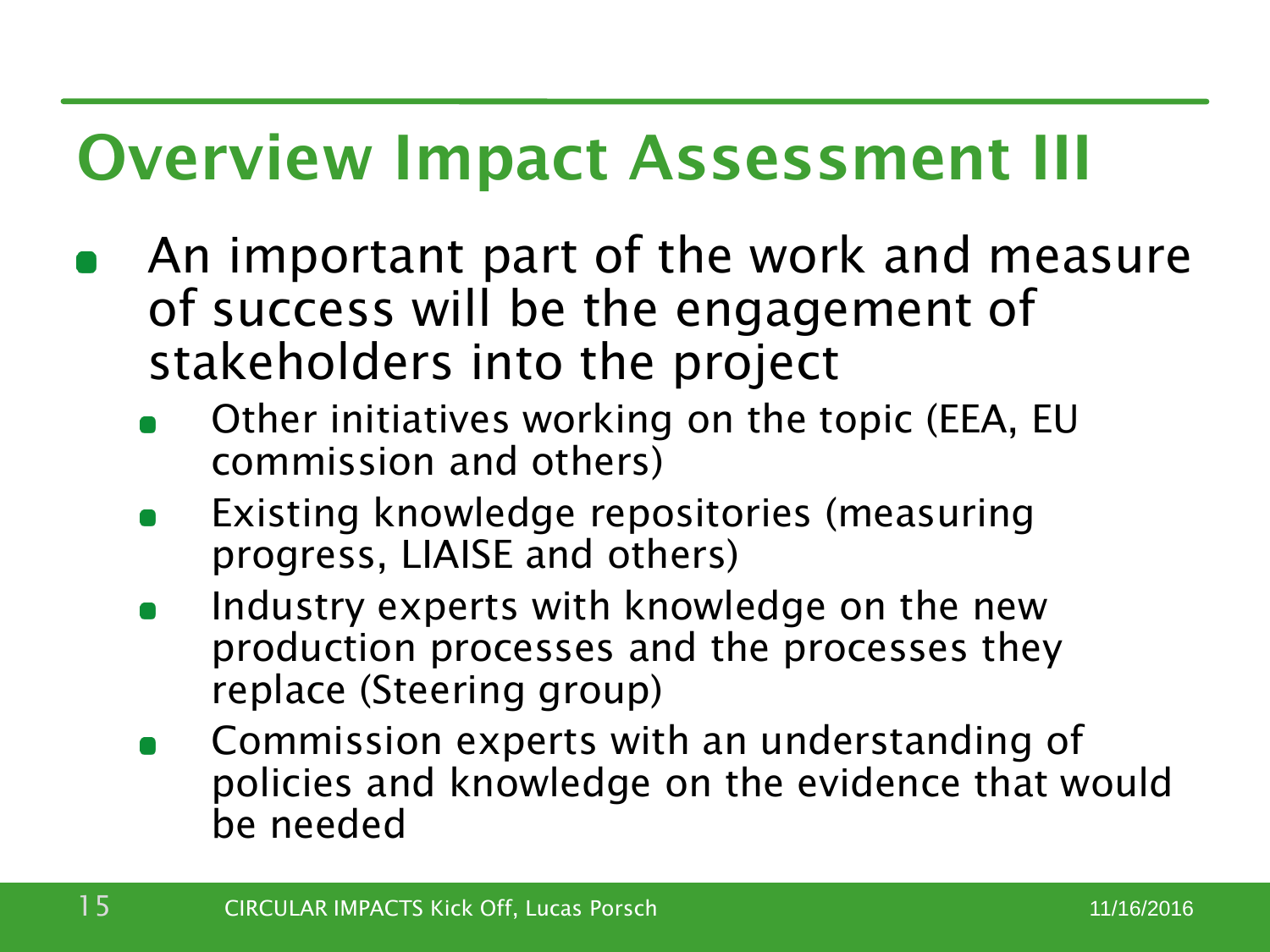# **Limitations of the project**

- The overall project budget is 500,000  $\epsilon$
- The topic has a very broad scope
- It will depend on the willingness to collaboration that we will find how much can be achieved
- The objectives is to include as many other initiatives with similar goals to provide a real overview